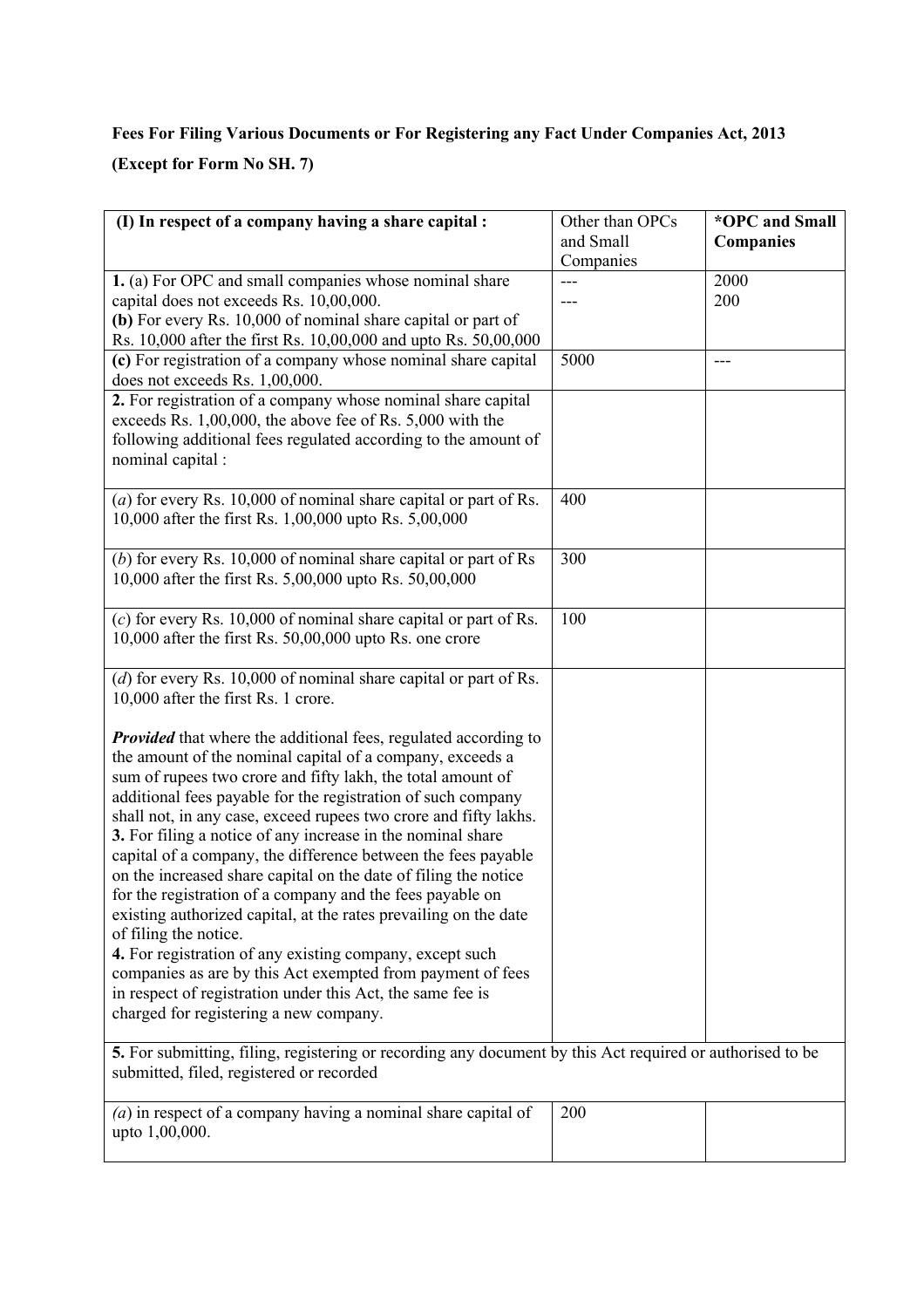| $(b)$ in respect of a company having a nominal share capital of<br>Rs. 1,00,000 or more but less than Rs.5,00,000.                                                                                                                                                                                                                                                                                                                                                                                                                                                                                                                                       | 300   |  |
|----------------------------------------------------------------------------------------------------------------------------------------------------------------------------------------------------------------------------------------------------------------------------------------------------------------------------------------------------------------------------------------------------------------------------------------------------------------------------------------------------------------------------------------------------------------------------------------------------------------------------------------------------------|-------|--|
| $(c)$ in respect of a company having a nominal share capital of<br>Rs. 5,00,000 or more but less than Rs.25,00,000                                                                                                                                                                                                                                                                                                                                                                                                                                                                                                                                       | 400   |  |
| $(d)$ in respect of a company having a nominal share capital of<br>Rs.25,00,000 or more but less than Rs. 1 crore or more.                                                                                                                                                                                                                                                                                                                                                                                                                                                                                                                               | 500   |  |
| (e) in respect of a company having a nominal share capital of<br>Rs. 1 crore or more.                                                                                                                                                                                                                                                                                                                                                                                                                                                                                                                                                                    | 600   |  |
| 6. For making a record of or registering any fact by this Act required or authorised to be recorded or<br>registered by the Registrar -                                                                                                                                                                                                                                                                                                                                                                                                                                                                                                                  |       |  |
| $a)$ in respect of a company having a nominal share capital of<br>upto 1,00,000.                                                                                                                                                                                                                                                                                                                                                                                                                                                                                                                                                                         | 200   |  |
| $(b)$ in respect of a company having a nominal share capital of<br>Rs. 1,00,000 or more but less than Rs.5,00,000.                                                                                                                                                                                                                                                                                                                                                                                                                                                                                                                                       | 300   |  |
| $(c)$ in respect of a company having a nominal share capital of<br>Rs. 5,00,000 or more but less than Rs.25,00,000                                                                                                                                                                                                                                                                                                                                                                                                                                                                                                                                       | 400   |  |
| $(d)$ in respect of a company having a nominal share capital of<br>Rs.25,00,000 or more but less than Rs. 1 crore or more.                                                                                                                                                                                                                                                                                                                                                                                                                                                                                                                               | 500   |  |
| (e) in respect of a company having a nominal share capital of<br>Rs. 1 crore or more.                                                                                                                                                                                                                                                                                                                                                                                                                                                                                                                                                                    | 600   |  |
| (II) In respect of a company not having a share capital :                                                                                                                                                                                                                                                                                                                                                                                                                                                                                                                                                                                                |       |  |
| 7. For registration of a company whose number of members as<br>stated in the articles of association, does not exceed 20                                                                                                                                                                                                                                                                                                                                                                                                                                                                                                                                 | 2000  |  |
| <b>8.</b> For registration of a company whose number of members as<br>stated in the articles of association, exceeds 20 but does not<br>exceed 200<br>9. For registration of a company whose number of members as<br>stated in the articles of association, exceeds 200 but is not<br>stated to be unlimited, the above fee of Rs.5,000 with an<br>additional Rs. 10 for every member after first 200.                                                                                                                                                                                                                                                   | 5000  |  |
| 10. For registration of a company in which the number of<br>members is stated in the articles of association to be unlimited.<br>11. For registration of any increase in the number of members<br>made after the registration of the company, the same fees as<br>would have been payable in respect of such increase, if such<br>increase had been stated in the articles of association at the<br>time of registration :<br><b>Provided</b> that no company shall be liable to pay on the whole a<br>greater fee than Rs. 10,000 in respect of its number of<br>members, taking into account the fee paid on the first<br>registration of the company. | 10000 |  |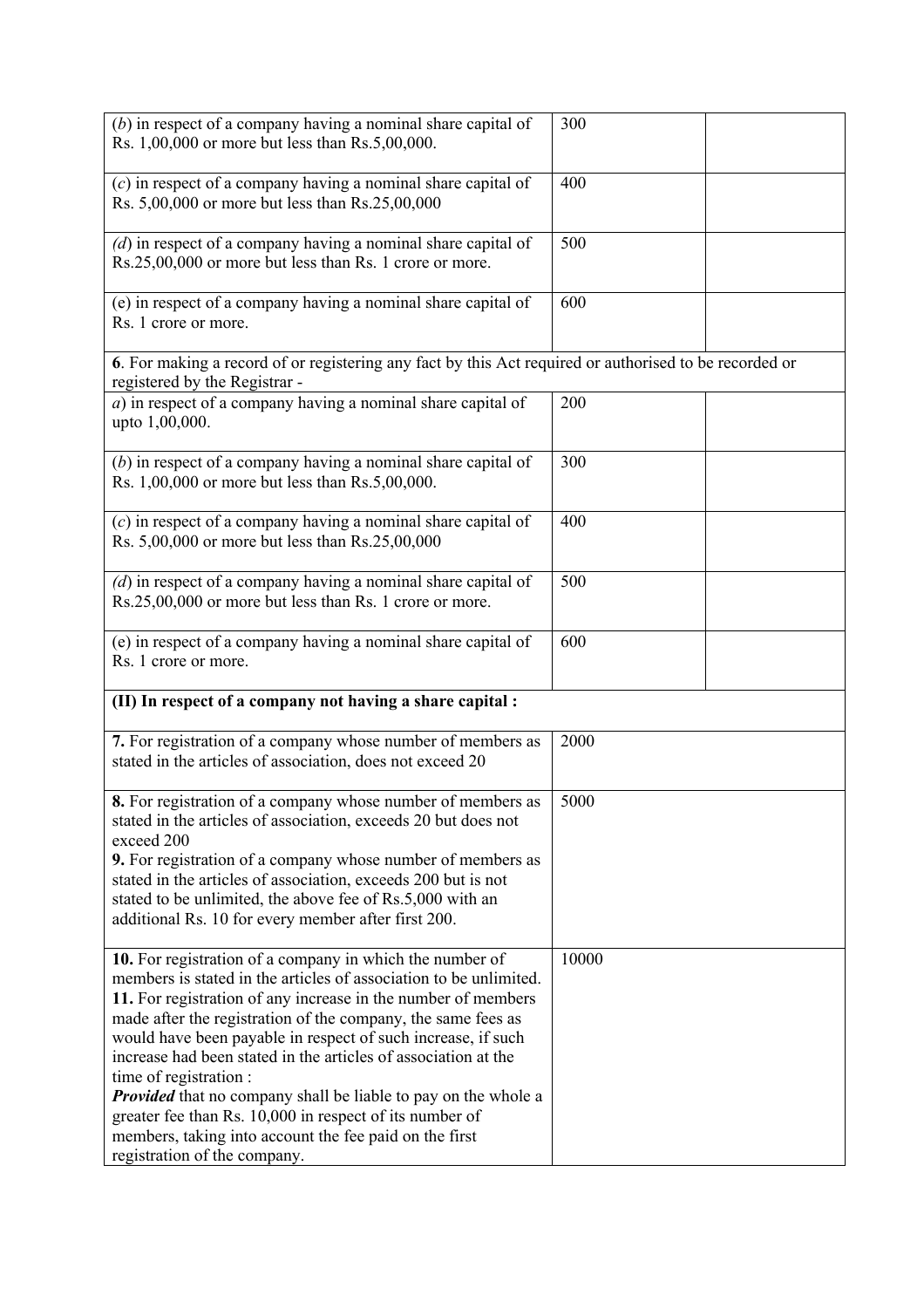| 12. For registration of any existing company except such<br>companies as are by this Act exempted from payment of fees<br>in respect of registration under this Act, the same fee as is |     |
|-----------------------------------------------------------------------------------------------------------------------------------------------------------------------------------------|-----|
| charged for registering a new company.                                                                                                                                                  |     |
| 13. For filing or registering any document by this Act required<br>or authorized to be filed or registered with the Registrar.                                                          | 200 |
| 14. For making a record of or registering any fact by this Act<br>required or authorized to be recorded or registered by the<br>Registrar.]                                             | 200 |

(1) The above table prescribed for small companies (as defined under section 2(85) of the Act) and one person companies defined under Rule related to Chapter II r/w 2(62) of the Act shall be applicable provided the said company shall remain as said class of company for a period not less than one year from its incorporation.

(2) The above table of fee shall be applicable for any such intimation to be furnished to the Registrar or any other officer or authority under section 159 of the Act, filing of notice of appointment of auditors or Secretarial Auditor or Cost Auditor.

(3) The above table of fee and calculation of fee as applicable for increase in authorised capital shall be applicable for revised capital in accordance with sub-section (11) of 233 of the Act, (after setting off fee paid by the transferor company on its authorised capital prior to its merger or amalgamation with the transferee company).

(4) The above table of fee shall be applicable for filing revised financial statement or board report under section 130 and 131 of the Act.

| B. Following table of additional fees shall be applicable for delays in filing of the forms other |
|---------------------------------------------------------------------------------------------------|
| than for increase in Nominal Share Capital                                                        |

| Sl no | <b>Period of delays</b>                           | Forms including charge documents |
|-------|---------------------------------------------------|----------------------------------|
| 01    | upto 15 days (sections $93,139$ and 157)          | One time                         |
| 02    | More than 15 days and upto 30 days (Sections 93,  | 2 times of normal filing fees    |
|       | 139 and 157) and upto 30 days in remaining forms. |                                  |
| 03    | More than 30 days and upto 60 days                | 4 times of normal filing fees    |
| 04    | More than 60 days and upto 90 days                | 6 times of normal filing fees    |
| 05    | More than 90 days and upto 180 days               | 10 times of normal filing fees   |
| 06    | More than 180 days and upto 270 days              | 12 times of normal filing fees   |

Note;- (1)The additional fee shall also applicable to revised financial statement or board's report under sections 130 and 131 of the Act and secretarial audit report filed by the company secretary in practice under section 204 of the Act.

(2) The belated filing of documents/forms (including increasing in nominal capital and delay caused thereon) which were due to be filed whether in Companies Act, 1956 Act or the Companies Act, 2013 Act i.e due for filing prior to notification of these fee rules , the fee applicable at the time of actual filing shall be applicable.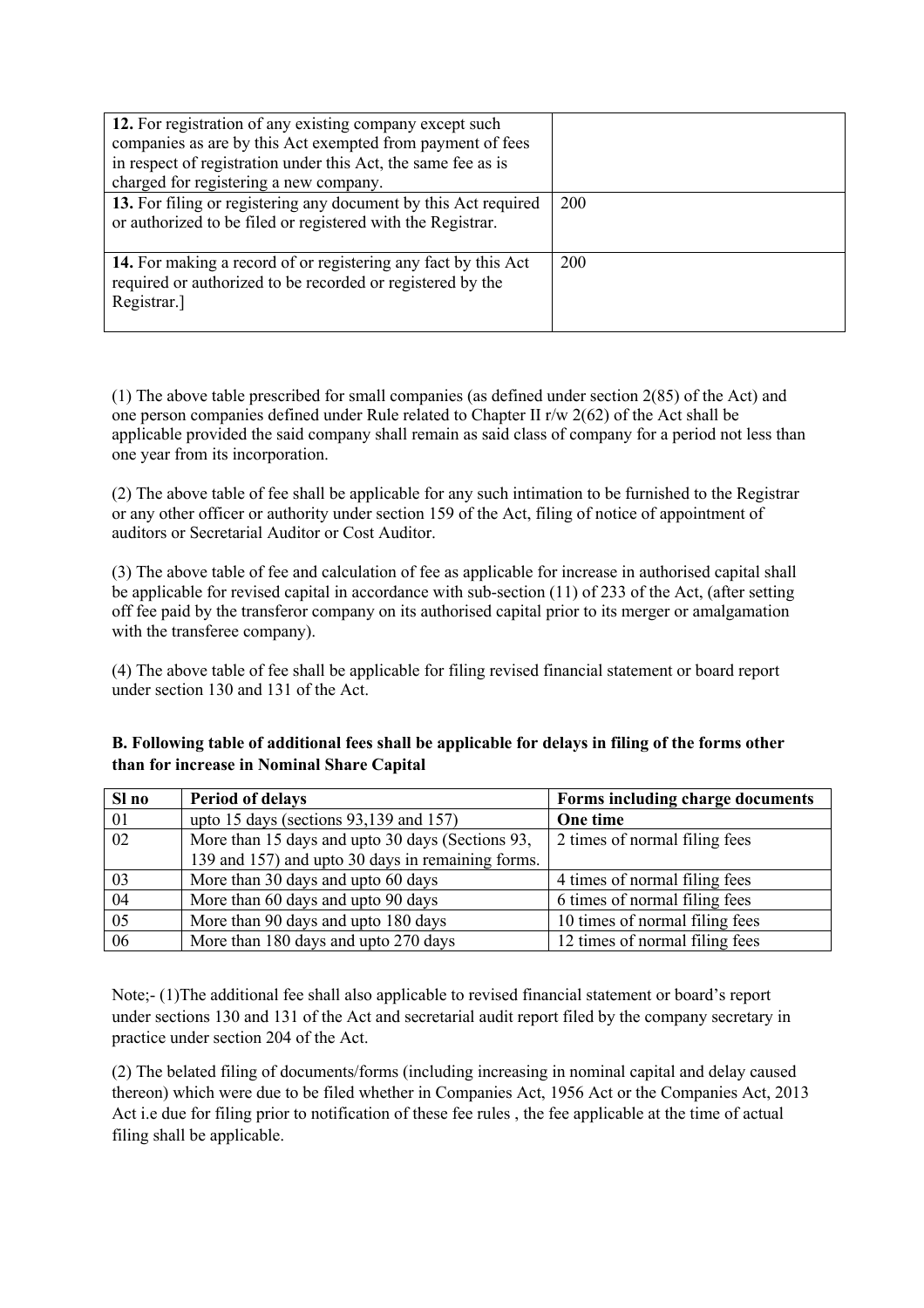(3) Delay beyond 270 days, the second proviso to sub-section (1) of section 403 of the Act may be referred.

## **C. For increase in authorised capital, the additional fees shall be applicable at the following rates:-**

|             | Delay upto 6 months                                                                                    | Delay beyond 6 months                                                                               |
|-------------|--------------------------------------------------------------------------------------------------------|-----------------------------------------------------------------------------------------------------|
| <b>SLAB</b> | 2.5 % per month on the fees payable under<br>para I.3 or II.12 of Table A above as the<br>case may be. | 3% per month on the fees payable<br>under para I.3 or II.12 of Table A<br>above as the case may be. |

(1) The above fee table shall also be applicable for delay in filing application with Registrar under sub-section (11) of section 233 of the Act.

## **II. FEE ON APPLICATIONS (including Appeal) made to Central Government under sub-**

#### **section (2) of Section 459 of the Companies Act, 2013.**

|      | Application made by                                            | <b>OPC &amp; Small</b><br><b>Companies</b> | Other than OPC &<br><b>Small Companies</b> |
|------|----------------------------------------------------------------|--------------------------------------------|--------------------------------------------|
| (i)  | A Company having an authorized Share Capital of:               |                                            |                                            |
|      | (a) Upto Rs $25,00,000$                                        | 1000                                       | 2000                                       |
|      | (b) More than Rs 25,00,000 and upto Rs 50,00,000               | 2500                                       | 5000                                       |
|      | (c) More than Rs $50,00,000$ and upto Rs 5 Crores              | N/A                                        | 10000                                      |
|      | (d) More than Rs 5 Crores and upto Rs 10 Crores                | N/A                                        | 15000                                      |
|      | (c) More Than Rs 10 Crores                                     | N/A                                        | 20000                                      |
| (ii) | A Company limited by guarantee but not having<br>share capital |                                            | 2000                                       |
|      | (iii)Section 8 Company                                         |                                            | 2000                                       |
|      | (iv)Foreign Company                                            |                                            | 5000                                       |
|      | (v) Application for Allotment of DIN U/S 153                   |                                            | 500                                        |

(1) Every application to the Registrar of Companies filed by any person for reservation of name under sub-section (4) of section 4 of the Companies Act, 2013 shall be accompanied with the fee of Rs. 1,000/-.

(2) For every application made to Regional Director (including appeal) or Registrar of Companies (except specifically stated elsewhere), Table of fees as above shall be applicable.

Note: The separate fee schedule shall be prescribed under sub-section (2) of section 459 of the Act for

applications to be filed before Tribunal.

#### **III. Annual Fee payable by a dormant company under sub-section (5) of section 455 of the Companies Act, 2013.**

| $\blacksquare$ | For Application made                                | Other than OPCs and | OPC and Small |
|----------------|-----------------------------------------------------|---------------------|---------------|
|                |                                                     | Small               | Companies     |
|                |                                                     | Companies           |               |
| (i)            | By a company having an authorized share capital     |                     |               |
|                | of:                                                 |                     |               |
|                | a) Upto Rs. 25,00,000                               | 2,000               | 1000          |
|                | b) More than Rs.25,00,000 and upto Rs.50,00,000     | 5,000               | 2500          |
|                | c) More than $50,00,000$ and upto Rs. $5,00,00,000$ |                     |               |
|                | d) More than Rs. $5,00,00,000$ and upto Rs. 10      | 10,000              |               |
|                | crores                                              |                     |               |